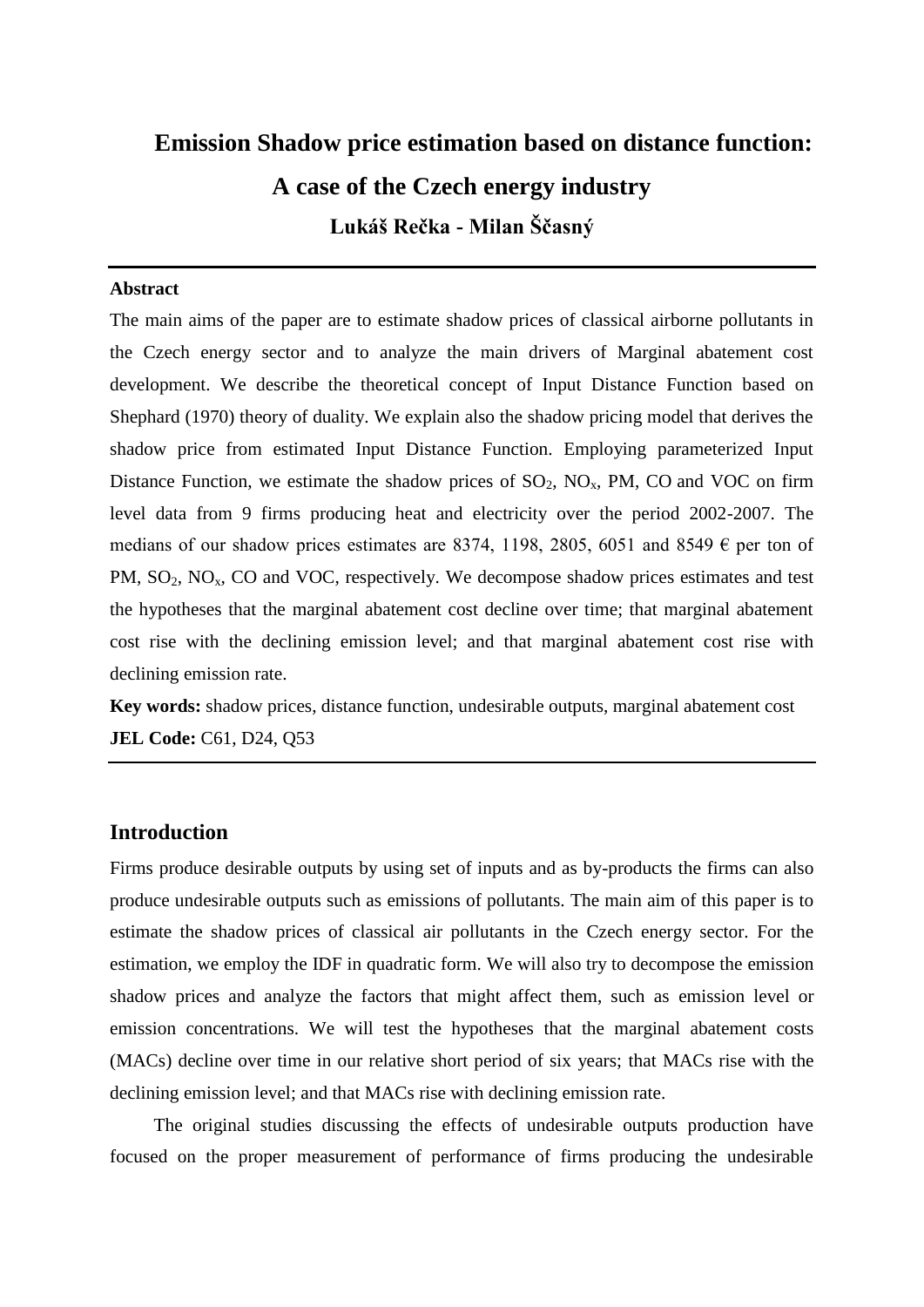outputs. Pittman (1983) shows how to adjust the productivity indexes. He derives the shadow prices from survey data on abatement expenditures by producers and uses the data to the construction of an enhanced index of productivity factors. Färe R. , Grosskopf, Lovell, & Pasurka (1989) apply the linear programming approach, which allows that the technology can reflect the scarcity of freely disposable, undesirable outcomes which is regulated. By this, they don't have to estimate the prices of the undesirable outputs explicitly.

The studies following Pitman (1983) and Färe et al. (1989) findings focus already on other approach and aim. Since the nineties, the studies estimate the emission shadow prices rather based on the duality theories. Such shadow prices estimates consider not only the partial information about cost, but also the whole firm's behavior and the technology characterization. The shadow prices are estimated together with the estimation of producing technology and efficiency rate, which are specific for each firm taken into account. The main idea of this method is the estimation of distance function and thereafter the incorporation of Shephard (1970) duality theories. The input distance function (IDF) defines any technology and it is dual to the more familiar cost function. From incorporating of duality theories info the *IDF*, we obtain the revenue deflated shadow prices of all outputs. As Färe R. , Grosskopf, Lowell, & Yaisawarng (1993, p. 374) write: "*Throught the assumption that the observed price of one desirable output equals its shadow price, we may calculte shadow revenue and hence also absolute (undeflated) shadow prices of all other outputs. The absolute shadow prices of the undesirable outputs reflect the opportunity cost, in the terms of forgone revenue, of an incremental decrease in the ability to freely dispose of them.*" This means that we can interpret the shadow price as marginal abatement cost (MAC) and we will do so. Färe et al. (1993) inlustrate that this method can be used also in cases if firms face regulation of undesirable outputs and some outputs are non-marketable.

The paper is organized in the following manner. Section 1 provides the theoretical background to the shadow price estimation from IDF. Section 2 specifies the empirical model, describes the dataset and shows the empirical results. Section 3 goes over the MAC decomposition. Section 4 provides summary of results and concludes.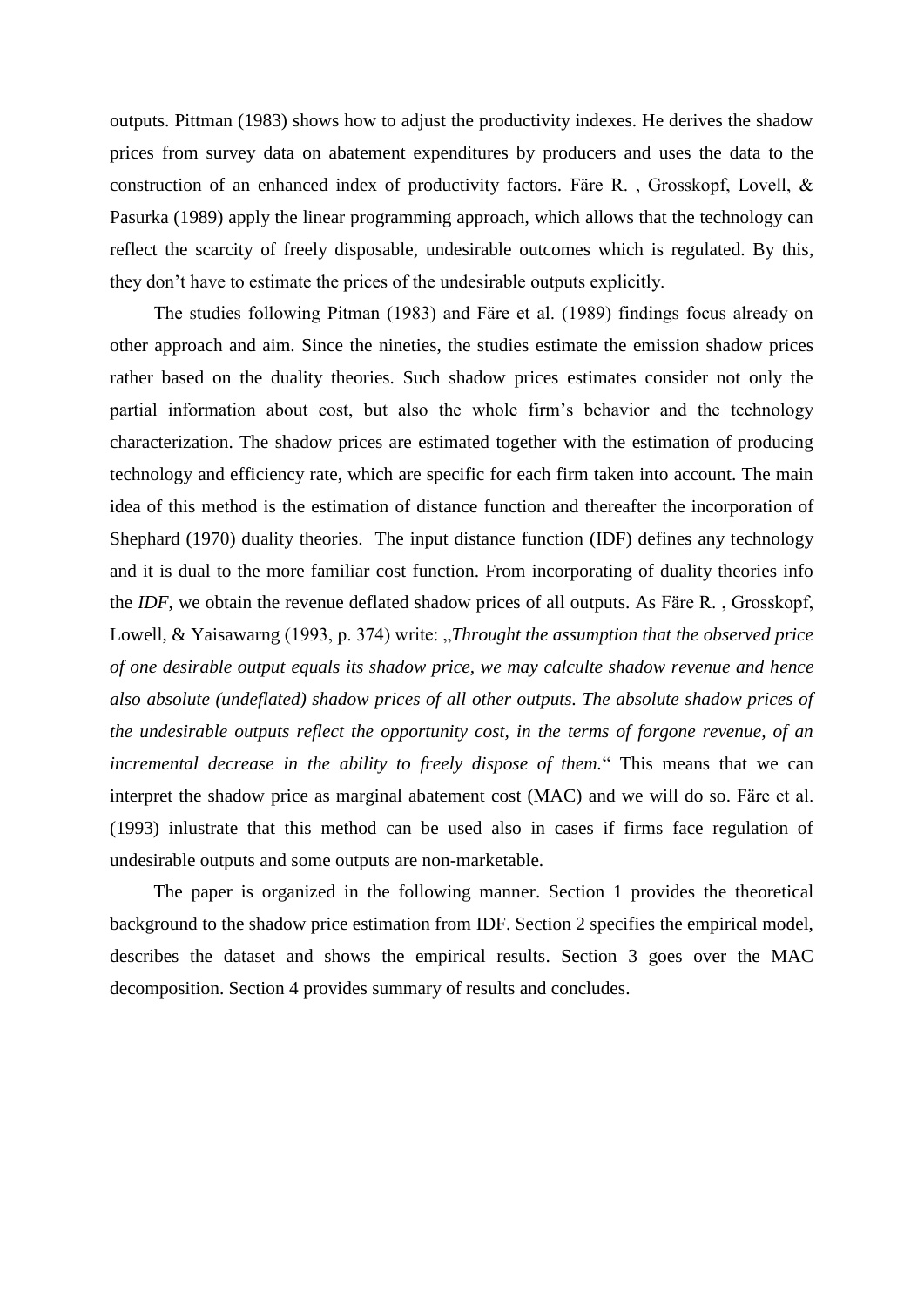### **1. The theoretical model**

We will follow Hailu & Veeman (2000) and Färe, Grosskopf, & Margaristis (2008) and define the technological set and the IDF.<sup>1</sup> Consider a technology that produces a vector of good outputs  $y \in \mathbb{R}^M_+$  and a vector of bad outputs  $b = \in \mathbb{R}^B_+$  with a vector of inputs  $x \in \mathbb{R}^N_+$ . Denoting  $T = [(x, y, b) : x \text{ can produce } (y, b)]$  as the technology set, we define the IDF, which measures the maximum amount by which all of inputs can be proportionally reduce while maintaining the level of output. We can rewrite the technology set equivalenty via the output possibilities set, given by  $P(x) = [(y, b) : (x, y, b) \in T]$ .

We define the IDF as follows:

$$
ID(x, y, b) = sup[\lambda : (x/\lambda, y, b) \in P(x), \lambda \in \mathbb{R}_+],
$$

[Table 1](#page-2-0) shows the basic properties of the production technology and the IDF.

|            | Null-Jointness: if $(y,b) \in P(x)$ and b=0, then y=0.                                                                   |                                                                                                                    |  |  |  |  |  |  |
|------------|--------------------------------------------------------------------------------------------------------------------------|--------------------------------------------------------------------------------------------------------------------|--|--|--|--|--|--|
| Technology | Free dispossibility of inputs: if $x \ge x$ then $P(x') \supseteq P(x)$                                                  |                                                                                                                    |  |  |  |  |  |  |
|            | Weak dispossibility of an output vector: $(y,b) \in P(x)$ and $0 \le \theta \le 1$ imply $(\theta y, \theta b) \in P(x)$ |                                                                                                                    |  |  |  |  |  |  |
|            |                                                                                                                          | Free disposability of good outputs: $(y,b) \in P(x)$ and $(y \land 0,b) \leq (y,b)$ imply $(y \land 0,b) \in P(x)$ |  |  |  |  |  |  |
|            | Representation                                                                                                           | $ID(x, y, b) \geq 1$                                                                                               |  |  |  |  |  |  |
|            | Monotonicity                                                                                                             | $\partial ID(x, y, b)/\partial x \geq 0$ ,                                                                         |  |  |  |  |  |  |
| <b>IDF</b> |                                                                                                                          | $\partial ID(x, y, b)/\partial y \leq 0$ ,                                                                         |  |  |  |  |  |  |
|            |                                                                                                                          | $\partial ID(x, y, b)/\partial b \geq 0$                                                                           |  |  |  |  |  |  |
|            | Input homogeneity of degree $+1$                                                                                         | $ID(\lambda x, y, b) = \lambda ID(x, y, b), \lambda > 0$                                                           |  |  |  |  |  |  |

<span id="page-2-0"></span>

| Table 1 Production technology and IDF's properties |  |  |  |
|----------------------------------------------------|--|--|--|
|----------------------------------------------------|--|--|--|

The technically efficient production is achieved if the *IDF* has a value of one. In other words, if the value of the function is bigger than one, the firm uses more inputs than it is optional to the given outputs. From the definition of the *IDF*, the degree of technical efficiency is defined as

$$
TE = \frac{1}{ID(x, y, b)}.
$$

Thus,  $(1 - TE)$  measures the proportion by which costs could be reduced by improving technical efficiency to optimum, without reducing output.

<sup>&</sup>lt;sup>1</sup> For our purposes, we modify the notation slightly and we will distinguish the good output (*y*) and bad output (*b*).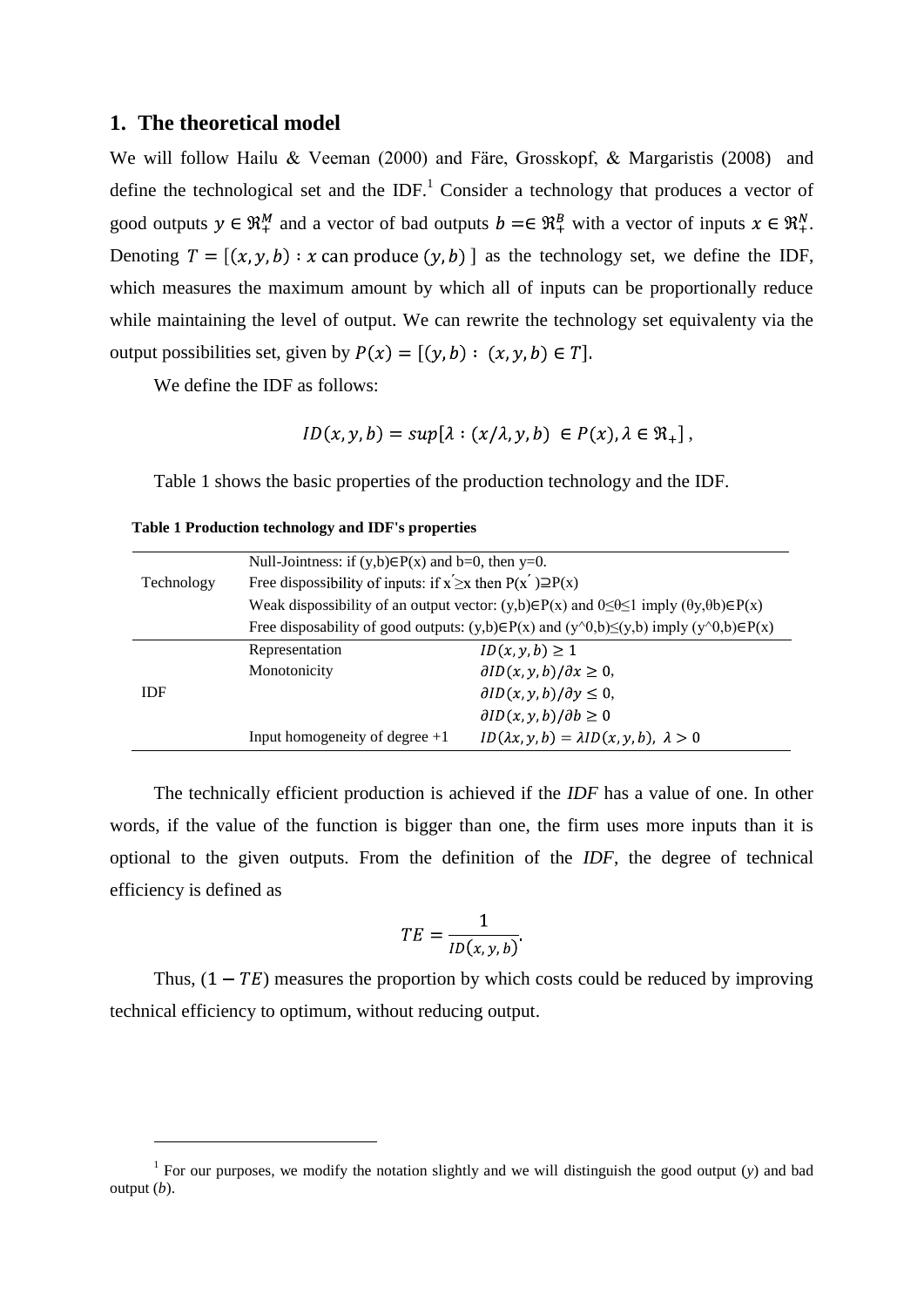#### **1.1. The shadow-pricing model**

Hailu & Veeman (2000) derive the output shadow prices from the *IDF* under the assumption of cost minimizing. The cost function is the solution to the minimization problem:

$$
C(y, b, w) = Min_{x} [w * x : ID(x, y, b) \ge 1, x \in \mathfrak{R}^{N}_{+}],
$$

where  $w \in \mathbb{R}_+^N$  is the input price vector. Equation (3) is the duality between the cost and the *input distace function* due to Shephard (1970). We again apply the envelope theorem on the first order condition and the optimization problem in (3) yields output shadow price formulas:

$$
\nabla_{\mathbf{y}} C(\mathbf{y}, b, w) = -C(\mathbf{y}, b, w) * \nabla_{\mathbf{y}} \text{ID}(x, \mathbf{y}, b)
$$

$$
\nabla_{\mathbf{b}} C(\mathbf{y}, b, w) = -C(\mathbf{y}, b, w) * \nabla_{\mathbf{b}} \text{ ID}(x, \mathbf{y}, b)
$$

The equations (4) and (5) are obtained from the first order condition for the solutions to **5)** (3) and from the fact that the Lagrangian multiplier  $(\Lambda(y, b, w))$  is eagual to the value of the optimized cost function in this case.

"*If we do not have input prices and cannot accurately estimate the cost of production, we can use the foolowing formula derived from"* (Hailu & Veeman, 2000, p. 260) (21) and  $(22)$  to calculate the absolute shadow price of output b in  $(6)$ . We employ here the assumption that at least one of the good outputs  $(y_m)$  is sold on perfectly competitive market. This allows us to take the observed price  $(p_m)$  of such good output to be its absolute shadow price.

$$
r_b = \left(\frac{\frac{\partial \text{ID}(x, y, b)}{\partial b_b}}{\frac{\partial \text{ID}(x, y, b)}{\partial y_m}}\right) * p_m, \qquad b = 1, ..., B
$$

# **2. The empirical model**

Following Färe R. , Grosskopf, Noh, & Weber (2005) and Vardanyan & Noh (2006), we look for a function satisfying the translation property and that could provide a second-order approximation to a true, but unknown function. The quadratic IDF satisfies such condition:

$$
ID_{kt}(x_{kt}, y_{kt}, b_{kt})
$$

$$
= \alpha_0 + \sum_{n=1}^{N} \alpha_n x_{nkt} + \sum_{m=1}^{M} \beta_m y_{mkt} + \sum_{b=1}^{B} \gamma_b b_{bkt} + \frac{1}{2} \sum_{n=1}^{N} \sum_{n'=1}^{N} \alpha_{nn'} x_{nkt} x_{n'kt} + \frac{1}{2} \sum_{m=1}^{M} \sum_{m'=1}^{M} \beta_{mm'} y_{mkt} y_{m'kt} + \frac{1}{2} \sum_{b=1}^{B} \sum_{b'=1}^{B} \gamma_{bb'} b_{bkt} b_{b'kt} + \sum_{n=1}^{N} \sum_{m=1}^{M} \delta_{nm} x_{nkt} y_{mkt} + \sum_{n=1}^{N} \sum_{b=1}^{B} \eta_{nb} x_{nkt} b_{bkt} + \sum_{m=1}^{M} \sum_{b=1}^{B} \mu_{mb} y_{mkt} b_{bkt}
$$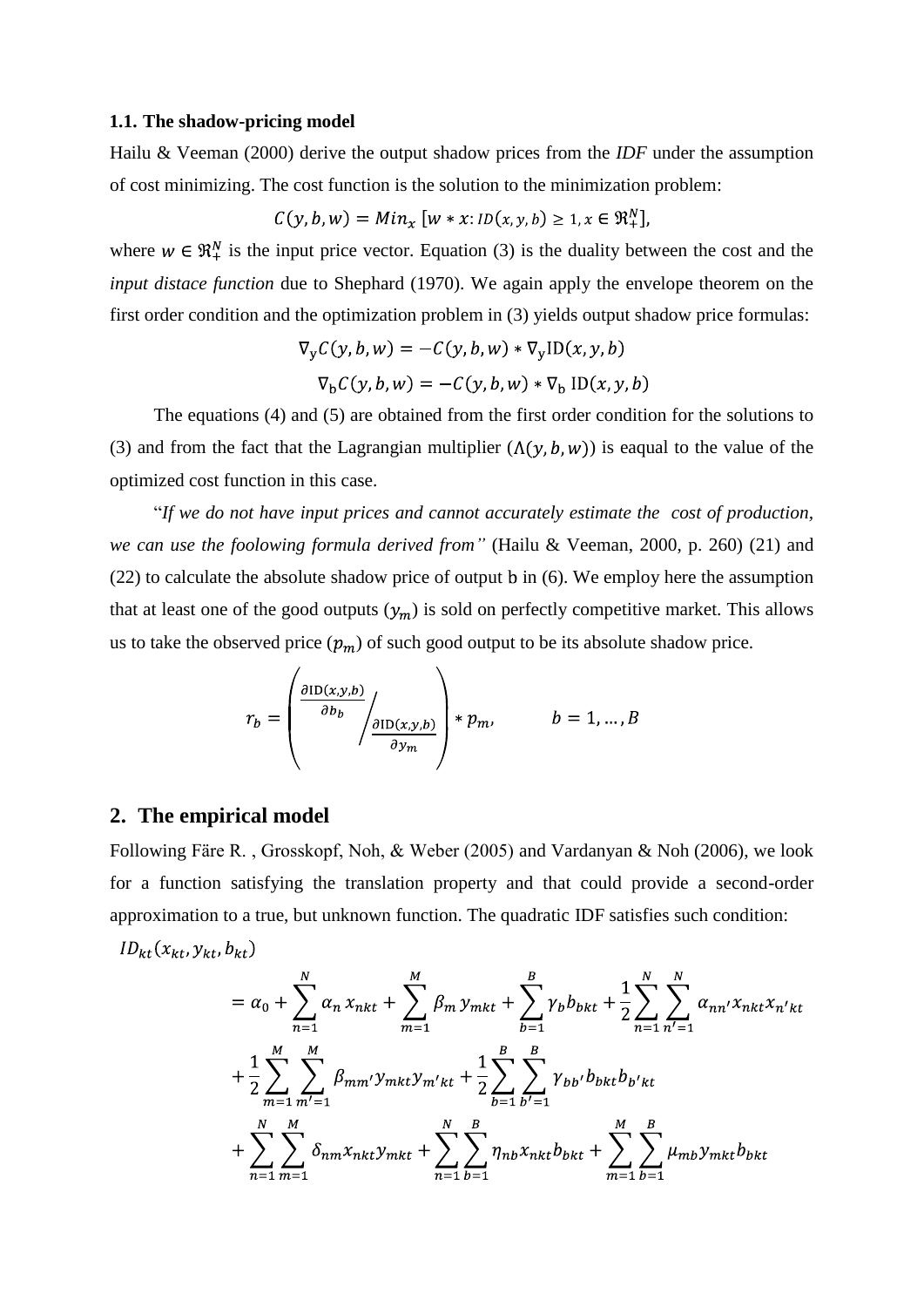We estimate the parameters of this function by minimizing the total distance between individual observations in the sample and the estimate of the optimal input set frontier solving the following linear programming problem:

$$
Min \sum_{k=1}^{K} \sum_{t=1}^{T} [ID_{kt}(x_{kt}, y_{kt}, b_{kt}) - 1]
$$

 $s.t.$ 

(i) 
$$
ID_{kt}(x_{kt}, y_{kt}, b_{kt}) \ge 1
$$
;  $k = 1, ..., K$   $t = 1, ..., T$ ,

(ii) 
$$
ID_{kt}(x_{kt}, y_{kt}, 0) < 1;
$$
  $k = 1, ..., K$   $t = 1, ..., T,$ 

(iii) 
$$
\frac{1D_{kt}(x_{kt}, y_{kt})}{\partial y_m} \le 0; \qquad k = 1, ..., K \ t = 1, ..., T \ m = 1, ..., M,
$$

(iv) 
$$
\frac{1D_{kt}(x_{kt}, y_{kt}, b_{kt})}{\partial b_b} \ge 0; \qquad k = 1, ..., K \ t = 1, ..., T \ b = 1, ..., B,
$$

(v) 
$$
\frac{1D_{kt}(x_{kt}, y_{kt}, b_{kt})}{\partial x_n} \ge 0; \qquad k = 1, ..., K \ t = 1, ..., T \ n = 1, ..., N,
$$

$$
(vi) \qquad \sum_{n=1}^{N} \alpha_n = 1,
$$

 $\overline{\phantom{a}}$ 

$$
\sum_{n=1}^{N} \alpha_{nn'} = 0; \ \ n' = 1, ..., N,
$$
  

$$
\sum_{n=1}^{N} \delta_{nm} = 0; \quad m = 1, ..., M,
$$
  

$$
\sum_{n=1}^{N} \eta_{nb} = 0; \quad b = 1, ..., B,
$$

 $\alpha_{nn'} = \alpha_{n'n}; \quad n \neq n', \quad \beta_{mm'} = \beta_{m'm}; \quad m \neq m', \quad \gamma_{bb'} = \gamma_{b'b}; \quad b \neq b'.$ (vii)

Where k and t are indexes of producer and year, respectively;  $k = 1...K$ ,  $t = 1,...,T$ , K is number of producers and  $T$  is number of years.  $N$ ,  $M$  and  $B$  are numbers of inputs, good and bad outputs, respectively. The restrictions in (8) are implemented in a way that satisfies all of the IDF properties in Table 1.

#### **2.1. The data**

The directional distance function is estimated using data on the Czech energy industry over the period 2002-2007. Our model has two good outputs (electricity and heat), five bad outputs  $(SO<sub>2</sub>, PM, NOx, CO and VOC)$  and three types of production inputs, including total assets as capital input, number of employees and fuels consumption, i.e.  $M = 2$ ,  $B = 5$  and  $N = 3$ . We have aggregated the fuels consumption from the single types of fuel into one aggregated fuel consumption. However, we still keep the information about the fuel types combusted in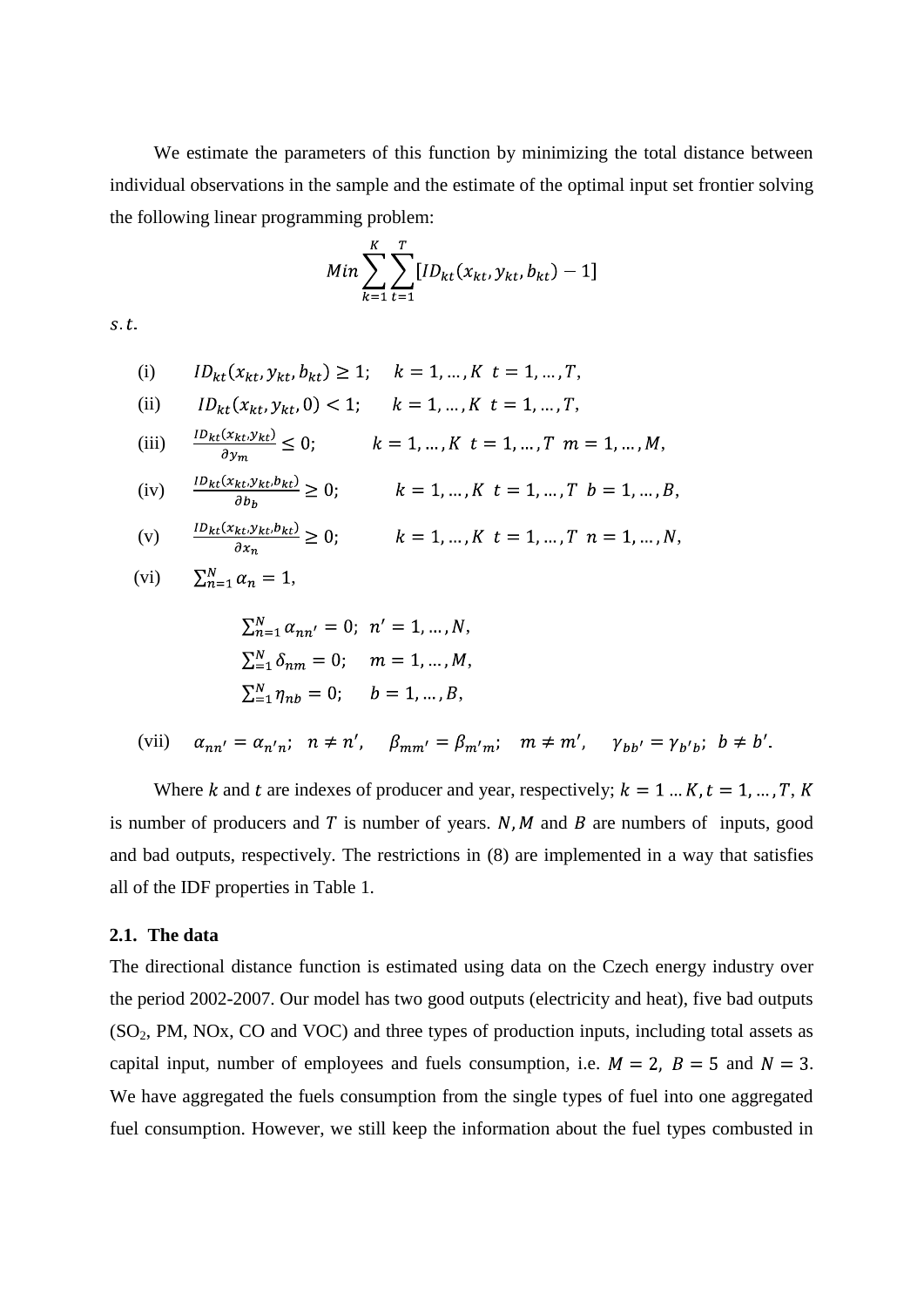each firm. Our model contains nine firms producing electricity and heat with a total of 53 observations (due to one missing observation).

We collected the annual electricity (MWh) and heat (GJ) production of each generating firms in the sample from the Energy Regulatory Office year statistics.<sup>2</sup> The data about total assets and the number of employees are gathered by Creditinfo Czech Republic, s.r.o. Fuels consumptions (GJ) and emission data (tons) are gathered by the Czech Hydrometeorological Institute in the REZZO database<sup>3</sup>. Fuel consumptions and emission data are available even on generating unit level but the numbers of employees and information about total assets are available only on firm level data. Therefore we aggregate the fuel consumptions and emission data also on firm level. The power electricity price is obtained as a weighted average of daily market averages from the OTE's annual reports. In 2002 the electricity started to be traded on marked in the Czech Republic and since this year OTE has been reporting the electricity price.<sup>4</sup> Since the electricity price is created on the market, we assume that it is common for all firms. The capital input (in thousand CZK) and electricity price (CZK/MWh) are both deflated by the OECD consumer price index  $(2005=100)$ .<sup>5</sup>

The IDF is sensitive to fuel mix and it is appropriate to estimate the IDF for a group of firm with approximately the same fuel mix. Therefore we split our dataset into two samples of data according the coal consumption. Sample A includes firms combusting hard coal and other fuels – there are 18 observations from 3 firms. Sample B includes firms, where brown coal is the main fuel and no hard coal is combusted – there are 35 observations from 6 firms. The summary statistics of the samples are compiled in Table 2.

|                   |        | Sample A  |      |        |      | Sample |     |       |
|-------------------|--------|-----------|------|--------|------|--------|-----|-------|
|                   | Mean   | Std. Dev. | Min  | Max    | Mean | Std.   | Min | Max   |
| Capital(mil.CZK)  | 92200  | 121000    | 8267 | 296000 | 2369 | 2550   | 247 | 8677  |
| Labor             | 3095   | 2690      | 752  | 7677   | 259  | 126    | 84  | 444   |
| Fuels (TJ)        | 142000 | 168000    | 8199 | 407000 | 7823 | 9523   | 703 | 28000 |
| Electricity (TWh) | 21000  | 28900     | 149  | 65400  | 483  | 719    | 12  | 2074  |

**Table 2 Dataset descriptive statistics - Sample A and B**

 $\overline{a}$ 

 $2$  Energy Regulatory Office (ERO) provides statistics about yearly electricity and heat production on its web pages http://www.eru.cz/dias-browse articles.php?parentId=131&deep=off&type and [http://www.eru.cz/dias-browse\\_articles.php?parentId=136&deep=off&type,](http://www.eru.cz/dias-browse_articles.php?parentId=136&deep=off&type) respectively.

REZZO - Register of Emissions and Air Polluters - is reporting system operated by the Czech Hydrometeorological Institute in accordance with Act No. 86/2002 Coll., Clean Air Act.

<sup>&</sup>lt;sup>4</sup> In accordance with Act No. 458/2000 Coll., the electricity market in the Czech Republic was opened as of January 1, 2002. Before this date, the electricity prices were fully regulated and the price of power electricity was not available because the Czech Statistical Office reports only the final electricity price including the transmission costs. This is the main reason why our time series begins in year 2002 and not earlier.

<sup>&</sup>lt;sup>5</sup> For the conversion between CZK 2005 and  $\epsilon$  2005, the exchange rate 29.78 CZK/ $\epsilon$  is used.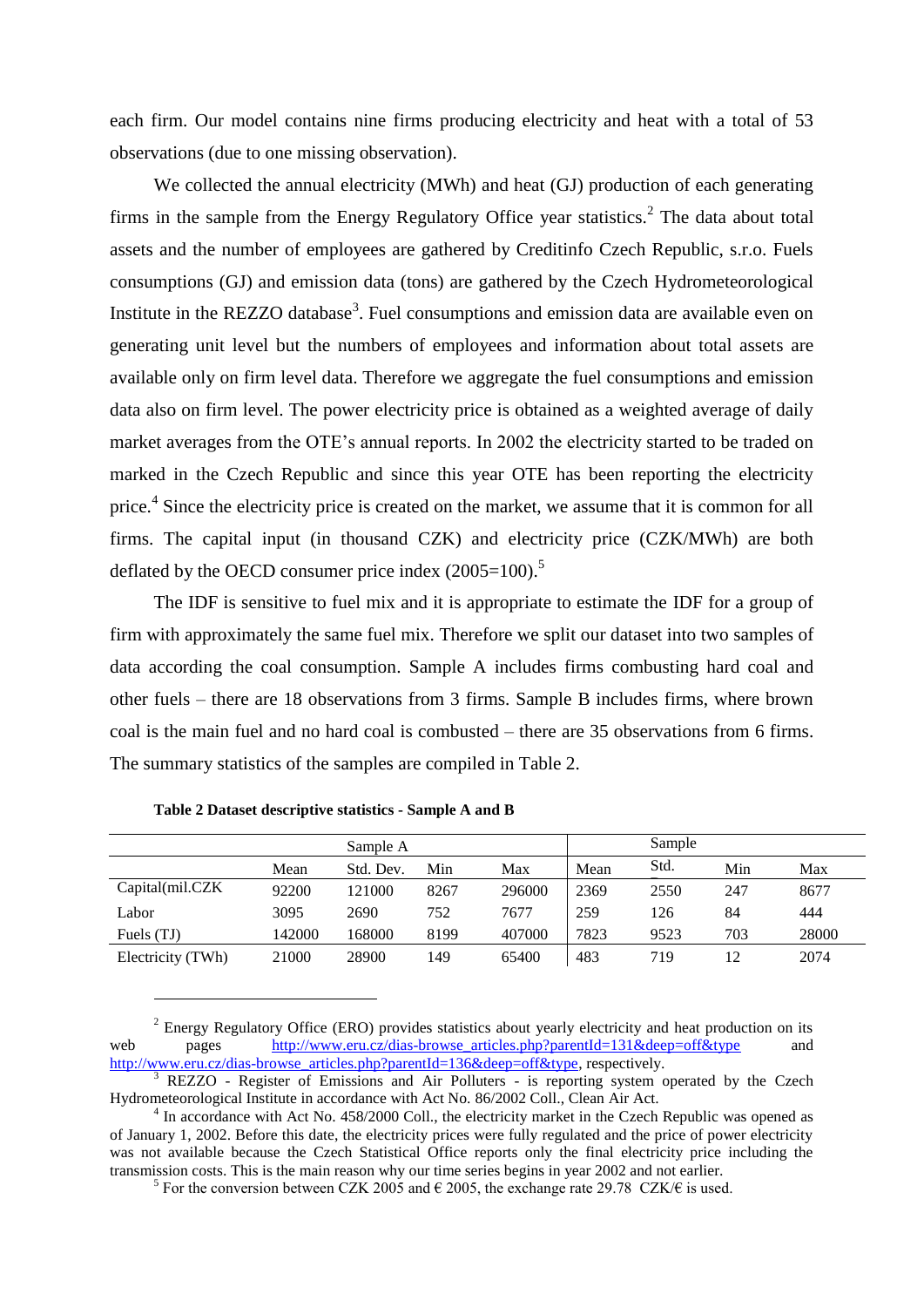| Heat(TJ)                 | 11600 | 5556  | 348 | 21600 | 2536   | 2123   | 307   | 6090    |
|--------------------------|-------|-------|-----|-------|--------|--------|-------|---------|
| PM(t)                    | 1078  | 1323  | 17  | 3010  | 59.5   | 69.7   | 1.4   | 279.1   |
| SO2(t)                   | 25233 | 26061 | 897 | 65621 | 2521.2 | 2515.8 | 340.7 | 10110.6 |
| $\cos(t)$                | 23835 | 27976 | 800 | 66075 | 1058.8 | 1262.3 | 64.5  | 4616.4  |
| $\cos(t)$                | 1615  | 1748  | 56  | 4577  | 163.1  | 214.4  | 9.0   | 828.0   |
| $\overline{v}$ voc $(t)$ | 1498  | 1942  | 29  | 4585  | 83.1   | 98.0   | 0.5   | 319.7   |

#### **2.2. Empirical results**

The IDF is estimated for each sample of data separately. 80 parameters are needed to be estimated in each sample. The parameter estimation for the IDF is carried out by minimizing the sum of deviation from unity – as described in  $(8)$  – subject to 223 and 410 constrains for sample A and B, respectively.

The estimated value of the IDF is very close to one in most cases, which implies very high technical efficiency. This could be partly caused by the relative small size of the data samples, but on the other hand we can find very similar results also in the literature (e.g. Hailu & Veeman (2000)). The firm averages of the IDF value together with emission rates (ER) for each pollutant are displayed in [Table 3.](#page-6-0)

<span id="page-6-0"></span>

| Firm | Value of | ER PM | ER SO <sub>2</sub> | ER NO <sub>x</sub> | ER CO | ER VOC |
|------|----------|-------|--------------------|--------------------|-------|--------|
| 1    | 1.058503 | 7.8   | 161.4              | 166.6              | 10.7  | 11.2   |
| 2    | 1.000039 | 7.1   | 264.0              | 131.6              | 21.3  | 10.1   |
| 3    | 1.000041 | 11.6  | 373.3              | 154.0              | 20.4  | 10.1   |
| 4    | 1.007060 | 6.7   | 322.1              | 194.6              | 17.8  | 6.9    |
| 5    | 1.004077 | 5.0   | 130.8              | 97.3               | 8.7   | 3.3    |
| 6    | 1.000040 | 7.2   | 386.9              | 132.5              | 12.4  | 12.1   |
| 7    | 1.000043 | 7.4   | 498.9              | 163.0              | 15.3  | 15.6   |
| 8    | 1.000043 | 5.1   | 656.3              | 124.5              | 49.9  | 13.4   |
| 9    | 1.000043 | 5.1   | 656.3              | 124.5              | 49.9  | 13.4   |

**Table 3 Firm averages of IDF values and Emission Rates**

The emission shadow prices are derived from the IDF as described in (6). The shadow prices are in term of forgone output (electricity) and therefore are in negative terms. For better convenience, we present the result already as MAC in positive terms. The overall emissionweighted average (WA) of MACs is 5223, 1726, 2450, 4946 and 5921  $\epsilon$  per ton of PM, SO<sub>2</sub>, NO<sub>x</sub>, CO and VOC with standard deviation 54150, 3274, 6704, 24502 and 25595, respectively. For comparison with other MAC estimations for the Czech Republic we use the median of the MACs, because neither Salnykov & Zelenyuk (2006) nor the estimates from GEM-E3 and GAINS model provide emission-weighted averages of MACs. The medians of our MACs are 8374, 1198, 2805, 6051 and 8549  $\epsilon$  per ton of PM, SO<sub>2</sub>, NO<sub>x</sub>, CO and VOC,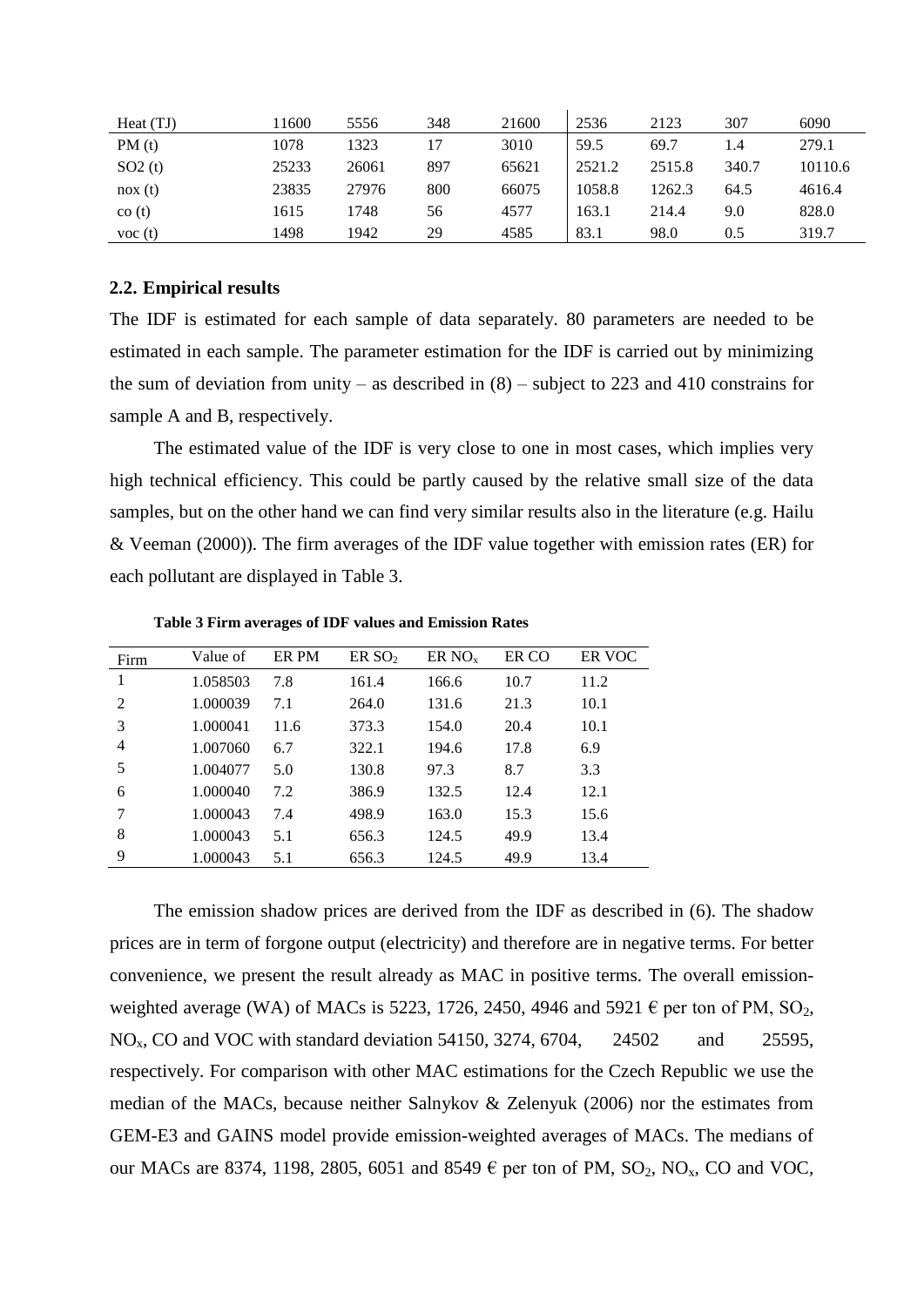respectively. The estimated MACs vary across firms and also over. For sample A, the medians of MACs are 6256, 1491, 2210, 3092 and 10548 per ton of PM,  $SO_2$ ,  $NO_x$ , CO and VOC, respectively. For sample B, the medians of MACs are 8670, 847, 3293, 7005 and 7398 per ton of PM,  $SO_2$ ,  $NO_x$ , CO and VOC, respectively. Table 4 provides the summary statistics of the results.

|        | PM     | SO <sub>2</sub> | $NO_{v}$ | CO     | VOC   |
|--------|--------|-----------------|----------|--------|-------|
| WА     | 5223   | 1726            | 2450     | 4946   | 5921  |
| Mean   | 26857  | 2087            | 5312     | 16014  | 18715 |
| Median | 8374   | 1198            | 2805     | 6051   | 8549  |
| S.d.   | 54150  | 3274            | 6704     | 24502  | 25595 |
| Min    | 36     | 80              | 4        | 10     | 42    |
| Max    | 240764 | 20886           | 36903    | 122657 | 16223 |

**Table 4 Summary statistics of MAC (€2005/t)**

# **3. Decomposition of MACs**

 $\overline{a}$ 

In order to analyze the factors that might affect the MACs of pollution, we will test the hypotheses that the MACs decline over time; that MACs rise with declining emission level; and that MACs rise with declining emission rate. We run following five Fixed-effects models with robust standard errors for all pollutants  $(9 - 13)^6$ , where ER is Emission Rate and EL is Emission level<sup>7</sup>. We use the robust standard errors because of heterogeneity of the data. We have only 53 observations in our panel dataset – 9 firms over 6 years. Not all models fit the data properly and not all are significant.

| Model 1 | $lnMAC_{it} = \alpha + \beta lnER_{it} + \delta lnyear_{it} + \mu_i + \nu_{it}$  |
|---------|----------------------------------------------------------------------------------|
| Model 2 | $lnMAC_{it} = \alpha + \beta lnER_{it} + \mu_i + \nu_{it}$                       |
| Model 3 | $lnMAC_{it} = \alpha + \gamma lnEL_{it} + \delta lnyear_{it} + \mu_i + \nu_{it}$ |
| Model 4 | $lnMAC_{it} = \alpha + \gamma lnEL_{it} + \mu_i + \nu_{it}$                      |
| Model 5 | $lnMAC_{it} = \alpha + lnyear_{it} + \mu_i + v_{it}$                             |
|         |                                                                                  |

[Table 5](#page-8-0) provides results all the models for all pollutants. The asterisk in the right marks **13)**which of the pair of Model 1 and 2 or the pair of Model 3 and 4 is better based on the Loglikelihood, Schwarz, Akaike and Hannan-Quinn criteria.

Generally, all coefficients by  $lnER_{it}$  are negative for all pollutants with exception of VOC, which is in accordance with the theory that MACs rise with declining emission rate. Unfortunately, the results are significant only for NO<sub>x</sub> and CO. By VOC, the  $\beta$  and  $\gamma$  are negative in model with time term (Models 1and 3) and positive in models without the time

<sup>&</sup>lt;sup>6</sup> Due to high multicollinearity we don't report the model that includes both  $lnER_{it}$  and  $lnEL_{it}$ .

 $\frac{1}{2}$  Emission Rate is defined as ton of pollutants per input (ton/PJ). Emission level means the absolute amount of emission produced by the firm.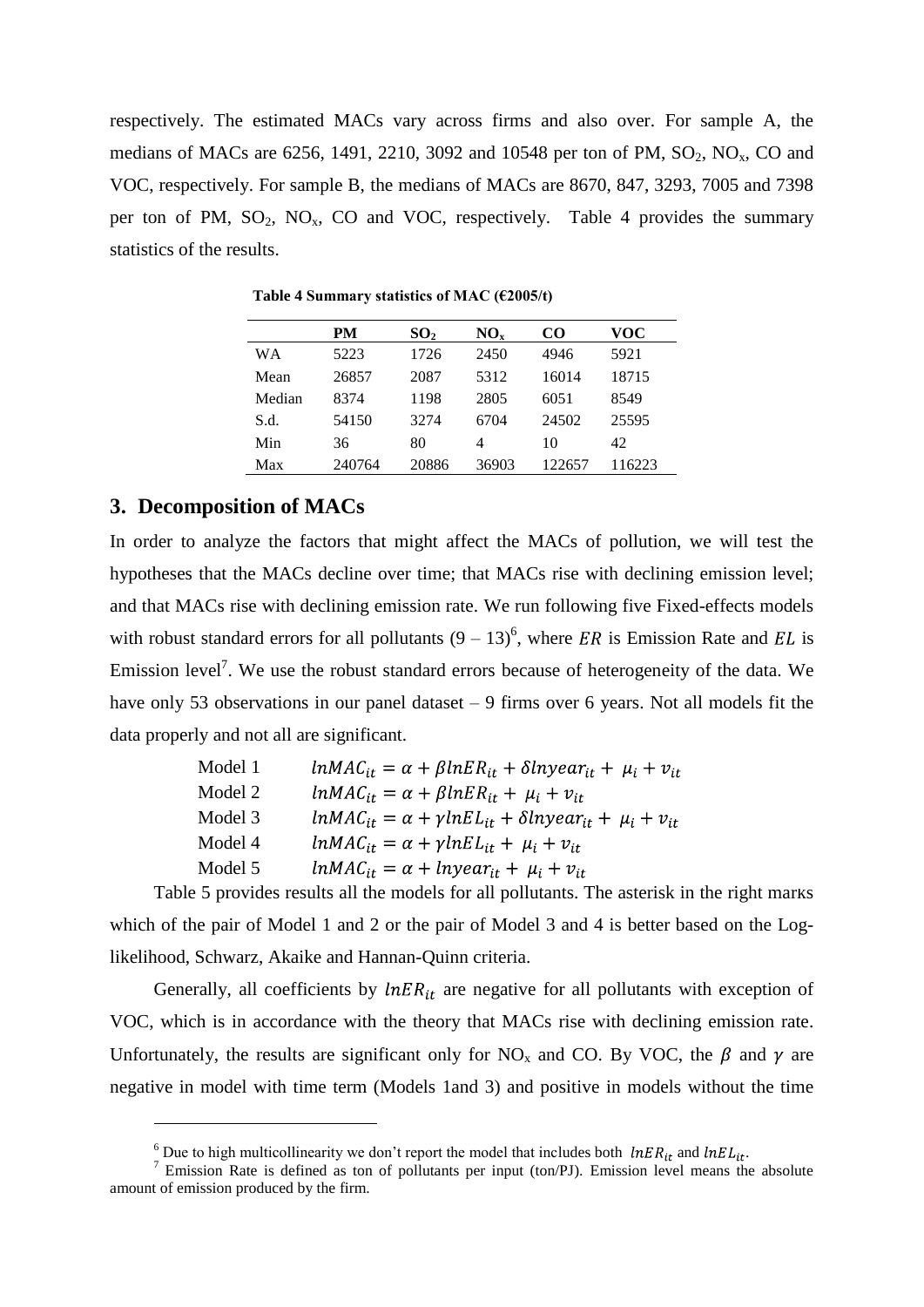term (Models 2 and 4), but in all cases the coefficient are very close to zero and insignificant. The coefficients by  $lnEL_{it}$  are negative for all other pollutants with exception of SO<sub>2</sub>. This also confirms the hypothesis that MACs rise with the declining emission level. But again, the results are significant only for  $NO<sub>x</sub>$  and CO. The hypothesis that MACs decline over time, has the least support in the data. In the Model 5, the coefficients by time are positive by all pollutants with exception of VOC, they are significant for  $SO<sub>2</sub>$  and significant at 10% significance level. In other models, where time is included, the time coefficients are also positive with exception of Model 3 by PM and VOC models. These econometric models are not ideal. There is a problem of non-normality of residuals in all models and tests for differing group intercepts confirm the heterogeneity of the data which lead to different intercepts among the firms.

<span id="page-8-0"></span>

|                 | Model          | $\alpha$   |               | ß              |             |                          |            | $\delta$   |           |        |
|-----------------|----------------|------------|---------------|----------------|-------------|--------------------------|------------|------------|-----------|--------|
|                 | 1              | $-84.8906$ | (2110.35)     | $-0.92889$     | (0.601855)  | $\blacksquare$           |            | 12.5185    | (277.557) |        |
|                 | 2              | 10.299     | (1.15257)     | $-0.93409$     | (0.608989)  |                          |            |            |           | $\ast$ |
| <b>PM</b>       | 3              | 63.2481    | (2162.19)     |                |             | $-0.83351$               | (0.608987) | $-6.74556$ | (284.354) |        |
|                 | $\overline{4}$ | 11.945     | (2.53854)     |                |             | $-0.82967$               | (0.616949) |            |           | $\ast$ |
|                 | 5              | $-681.512$ | (2198.89)     |                |             |                          |            | 90.7579    | (289.208) |        |
|                 | 1              | $-2896.08$ | (1122.75)     | $-0.73469$     | (0.711176)  | $\overline{\phantom{a}}$ |            | 382.39     | (147.356) |        |
| SO <sub>2</sub> | 2              | 10.1031    | (5.43116)     | $-0.53024$     | (0.942093)  |                          |            |            |           | $\ast$ |
|                 | 3              | $-2825.71$ | (1285.43)     |                |             | 0.27623                  | (0.532863) | 372.287    | (168.955) | $\ast$ |
|                 | 4              | 5.90042    | (6.82548)     |                |             | 0.14346                  | (0.854566) |            |           |        |
|                 | 5              | $-2794.5$  | (1271.92)     |                |             |                          |            | 368.473    | (167.29)  |        |
|                 | $\mathbf{1}$   | $-1186.64$ | (1111.11)     | $-3.27965$     | (1.17058)   |                          |            | 159.255    | (145.861) |        |
|                 | 2              | 25.2681    | (6.11488)     | $-3.49655$     | (1.23328)   |                          |            |            |           |        |
| <b>NO</b> x     | 3              | $-240.35$  | (1267.34)     |                |             | $-3.53826$               | (1.05396)  | 35.9967    | (165.895) |        |
|                 | 4              | 33.9638    | (8.10376)     |                |             | $-3.62553$               | (1.12842)  |            |           | $\ast$ |
|                 | 5              | $-1914.5$  | (1206.37)     | $-1.10489$     | (1.43257)   | $\overline{\phantom{a}}$ |            | 252.847    | (158.667) |        |
|                 | 1              | $-3585.5$  | (965.251)     | $-2.15888$     | (0.909945)  | $\overline{\phantom{a}}$ |            | 473.54     | (127.016) | $\ast$ |
|                 | $\overline{c}$ | 14.7397    | (3.13291)     | $-2.10811$     | (1.08498)   |                          |            |            |           |        |
| CO              | 3              | $-3039.05$ | (1099.22)     |                |             | $-2.18128$               | (0.903957) | 402.314    | (144.494) |        |
|                 | 4              | 20.3564    | (5.51889)     |                |             | $-2.29057$               | (1.0801)   |            |           |        |
|                 | 5              | $-3436.76$ | (1429.61)     | $\blacksquare$ |             |                          |            | 453.157    | (188.029) |        |
|                 | $\mathbf{1}$   | 3803.31    | (2544.14)     | $-0.05324$     | (0.105309)  |                          |            | $-499.06$  | (334.595) | $\ast$ |
|                 | $\overline{c}$ | 8.654      | (0.149037)    | 0.060848       | (0.0720876) |                          |            |            |           |        |
| <b>VOC</b>      | $\mathfrak{Z}$ | 3846.31    | (2589.66)     |                |             | $-0.07836$               | (0.145008) | $-504.687$ | (340.542) | ∗      |
|                 | 4              | 8.5182     | (0.439375)    |                |             | 0.060985                 | (0.10243)  |            |           |        |
|                 | 5              | 3753.89    | (2475.46)     |                |             |                          |            | $-492.575$ | (325.584) |        |
|                 |                |            | $(Standard\)$ |                |             |                          |            |            |           |        |

**Table 5 Results with significant results**

(Standard errors in parentheses)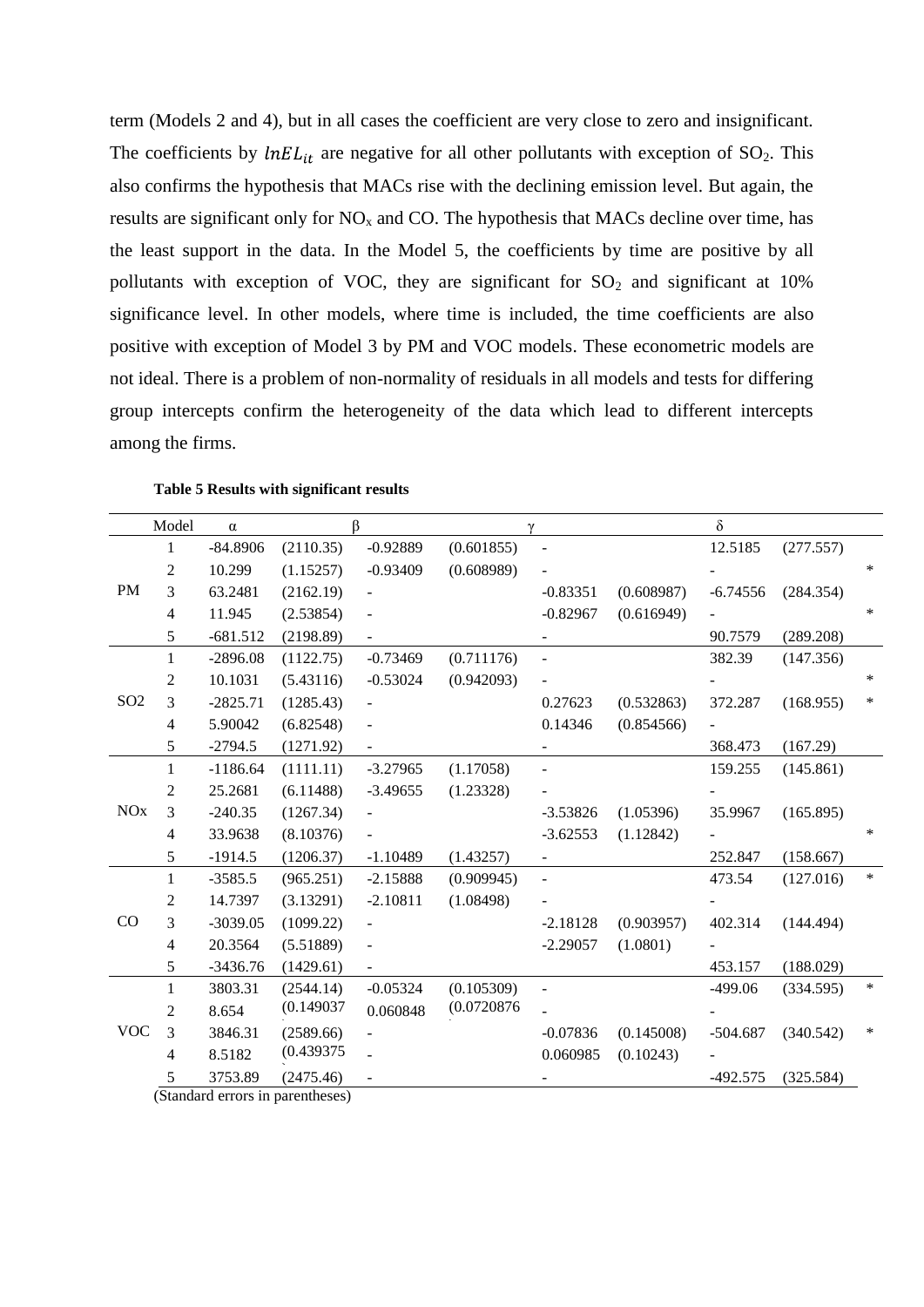# **4. Conclusions**

We have applied the IDF in quadratic form on firm level data over the period 2002-2007. We have found that the distance function is sensitive also to structure of fuelmix. Most studies apply the distance function either on homogeneous firm level data (e.g. coal power plants) or on aggregated data (sectoral or country level). We have relative heterogeneous firm level data and therefore we have split our dataset into two samples according to fuelmix structure. The overall medians of our MACs are 8374, 1198, 2805, 6051 and 8549  $\epsilon$  per ton of PM, SO<sub>2</sub>,  $NO<sub>x</sub>$ , CO and VOC, respectively. Our estimates are lower than the estimates for the Czech Republic at values of 5485 and 57805  $\epsilon$  per ton of SO<sub>x</sub> and NO<sub>x</sub> in Salnykov & Zelenyuk (2006), respectively, but are higher than the estimates from the GEM-E3 model – 7764, 785, 1520 and  $0 \in \text{per}$  ton of PM, SO<sub>2</sub>, NO<sub>x</sub> and VOC in scenario S-CE (Pye, Holland, Van Regemorter, Wagner, & Watkiss, 2008). Our estimates are also within the range from the GAINS model estimates for the Czech Republic.

We cannot reject the hypotheses that MACs rise with declining emission level and that MACs rise with declining emission rate at least by  $NO<sub>x</sub>$  and CO. By other pollutants the results also support the hypotheses but are no significant. The emission level and emission rate are correlated, therefore we cannot say if the MACs really decline also due to increasing the level of emission produced by the firm or if the MACs decline only due to increasing emission rates. The hypothesis that the MACs decline over time, we cannot confirm, because it has no support in the data. On the contrary, most results (although only insignificant) indicate that the MACs rise over time. We have short time series to make some conclusions about time trend of MACs, but the increasing MACs in time would be in accordance with Bauman, Lee, & Seely (2008) findings that production process innovations can increase MAC<sub>s</sub>.

There are two ways for further research. Either to employ the IDF on aggregated – sectoral level data. This should allow working with longer time series, because the GDP could be a proxy for the desirable output and the problem with availability of market electricity price only since 2002 will fall away. Or the second – and more challenging – way is to acquire the unit level data about employees and capital and employ the IDF these data. This would bring another view on the MACs according the plant size and combusted fuel.